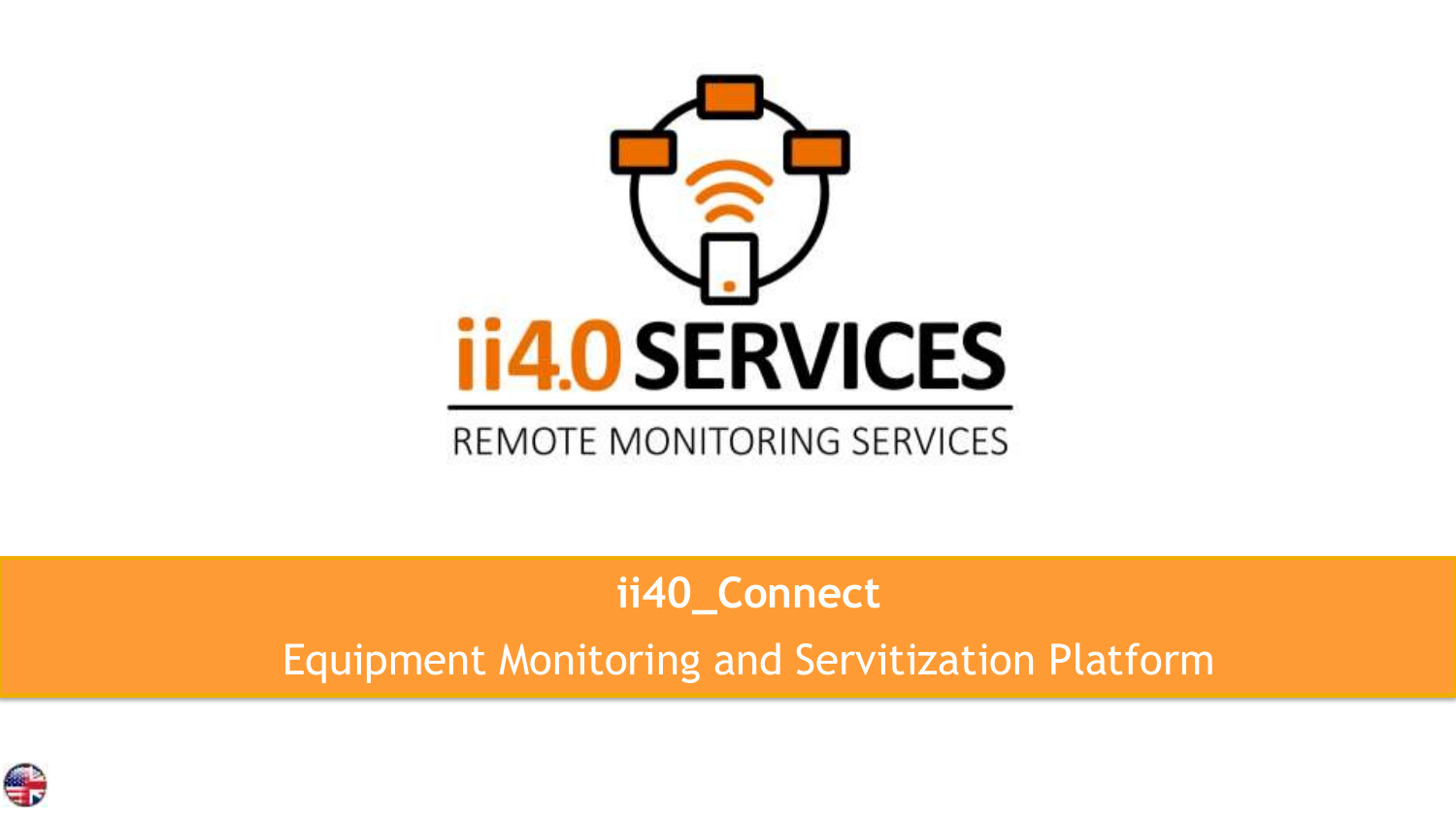## **ii40Services – RMS in a glimpse**

We support OEMs and equipment users to manage the operation and maintenance of their fleet of machines as part of a **Digitalization** and **Servitization** startegy to remain competitive and profitable

Our plataform *ii40\_Connect<sup>™</sup>* is a complete solution that includes hardware, software and data análisis to **monitor** remotely the **operation and health** condition of industrial equipment with highest levels of cybersecurity

**. . .**

**. . .**

We apply our experience and the latest Industry 4.0 technologies to **connect machines and equipment with their managers**, and enable the supervision of manufacturing lines and the delivery of **advanced services** around the equipment both for OEMs and users.

*ii40Services - RMS … your technology partner in Industry 4.0 for Digitalization & Servitization*



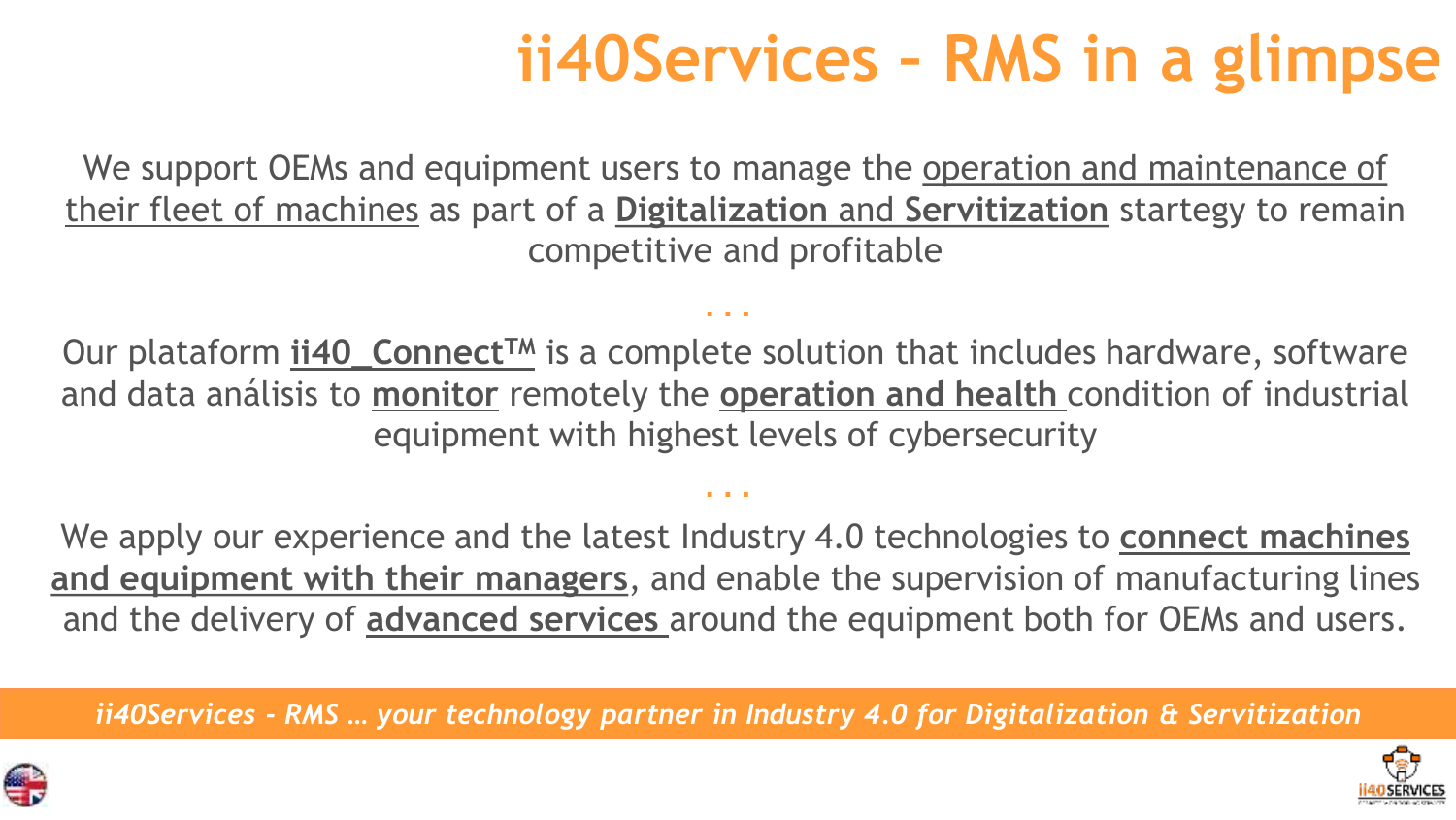# **Digitalization of Operations …**

In face of continuously increasing demand for *flexibility*, *availability* and *profitability*, the

# **Digitalization**

of manufacturing equipment by leveraging Industry 4.0 technologies offers great potential:

- ✓ Continuous Optimization of Operations
	- Sensorisation
	- $\checkmark$  Remote Monitoring
	- Remote & Complete Maintenance
	- Interconnection with Environment



**250,000€ / hour**

*Aberdeen Report, 2016*

*Digitalizatio & Data to unlock untapped performance from manufacturing equipment*



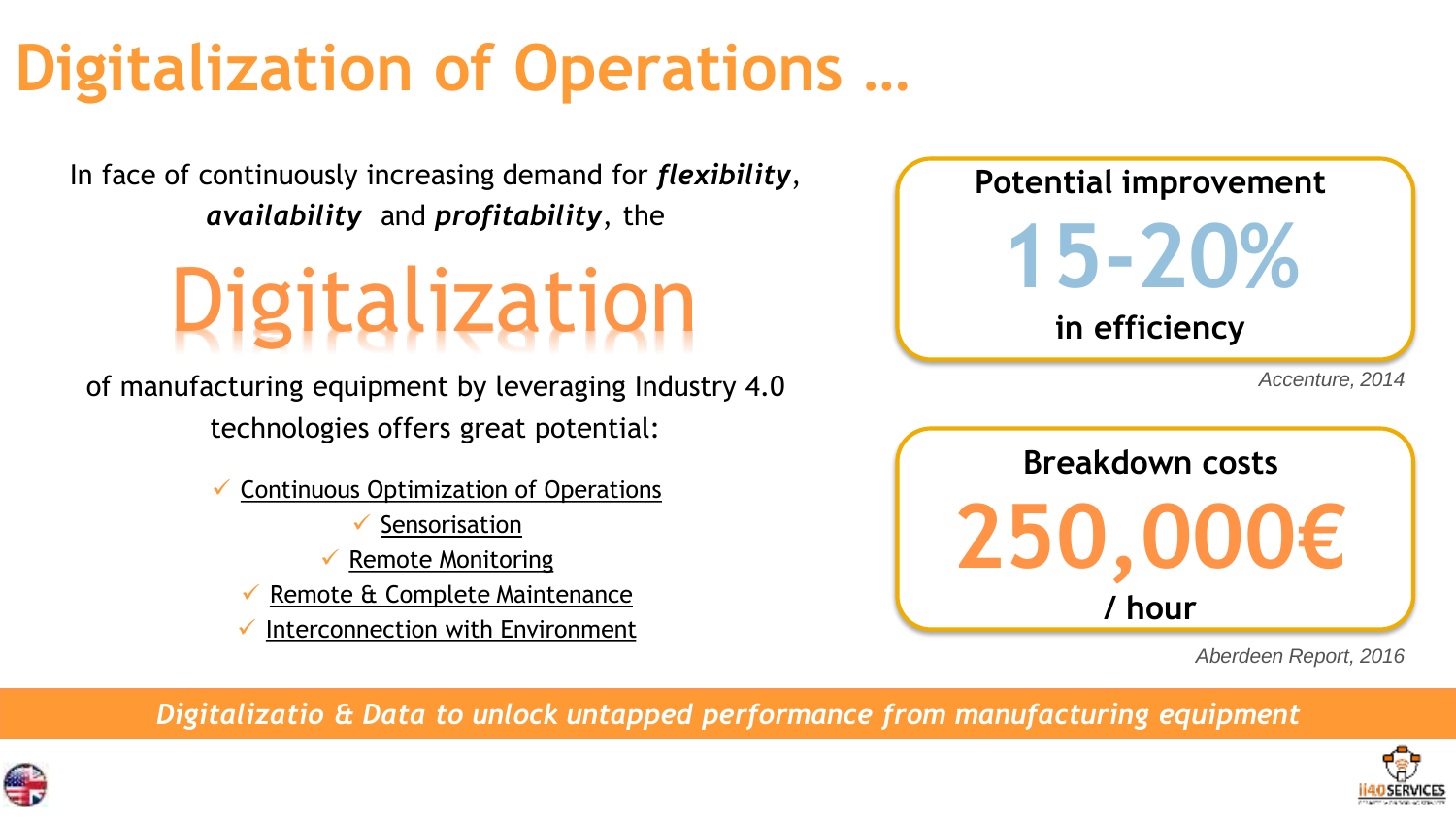### **… from Monitoring to Servitization**

#### Strategic refocus by OEMs from **Product towards Service**

 $\checkmark$  Additional Revenue streams  $\checkmark$  Competitiveness  $\checkmark$  Long term relationship building with customer  $\checkmark$  New business models

OEMs and Suppliers need accurate real time information of **machine health** and **machine performance**





*Industrial IoT Monitoring Plataform as the enabling technology for Servitization*



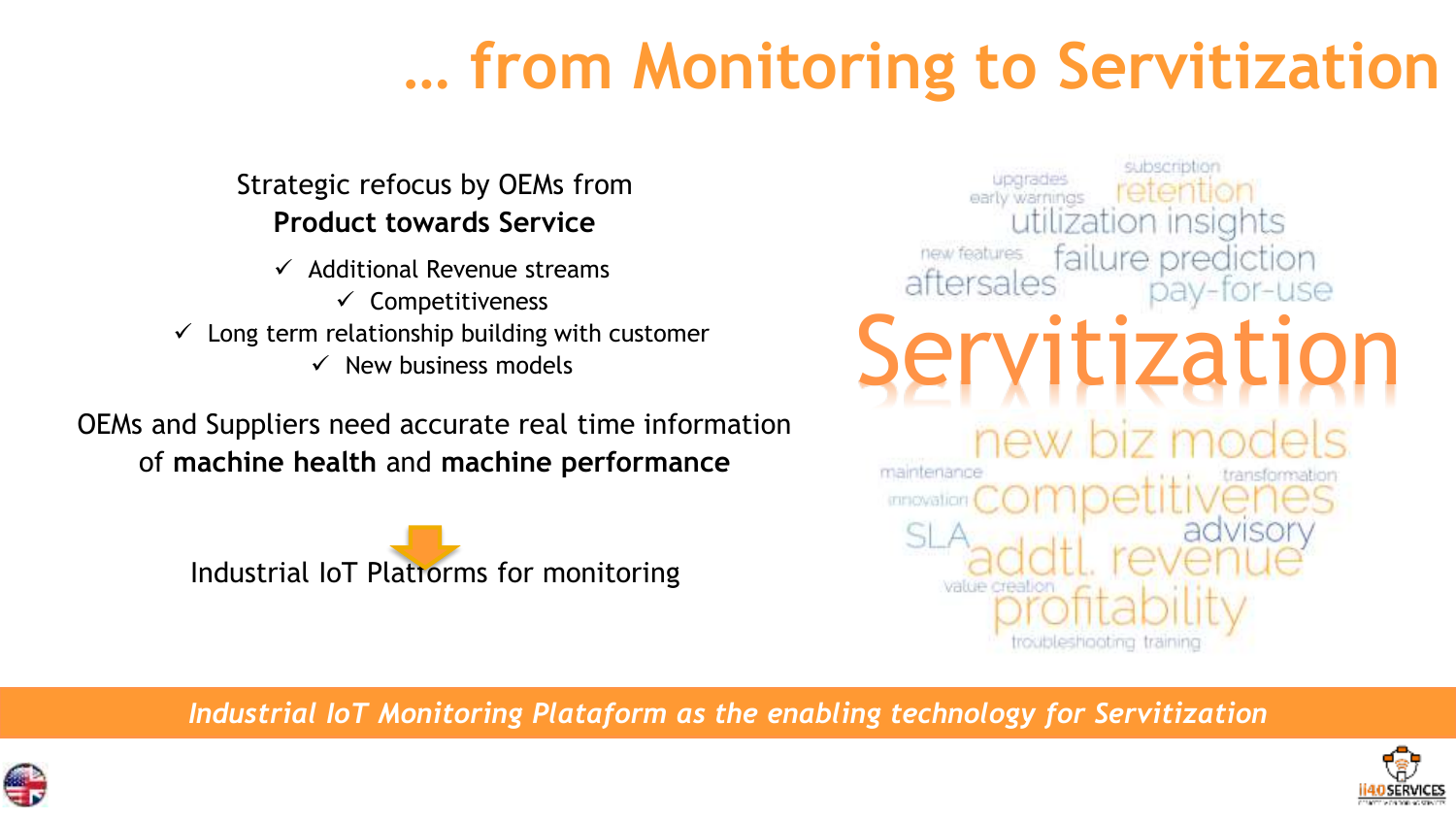#### **ii40\_Connect™ Platform**

Industrial Equipment Monitoring & Servitization Solution

ii40 Connect is a complete solution for the digitalization of industrial equipment that includes **hardware, software and data analysis.**

It connects the machine data with supervisiors and managers providing them with **accurate and on-time information** on the machine condition and performance, allowing them to make **data driven** decisions and carry out proactive actions on the equipment.

Process Supervision Anomaly identification & Notification Remote Diagnostics KPI Tracking

#### **Monitoring Servitization**

Remote Assistance Spare Parts & Upgrades Maintenance Contracts & Warranty Extension Predictive Maintenance Performance based Contracts





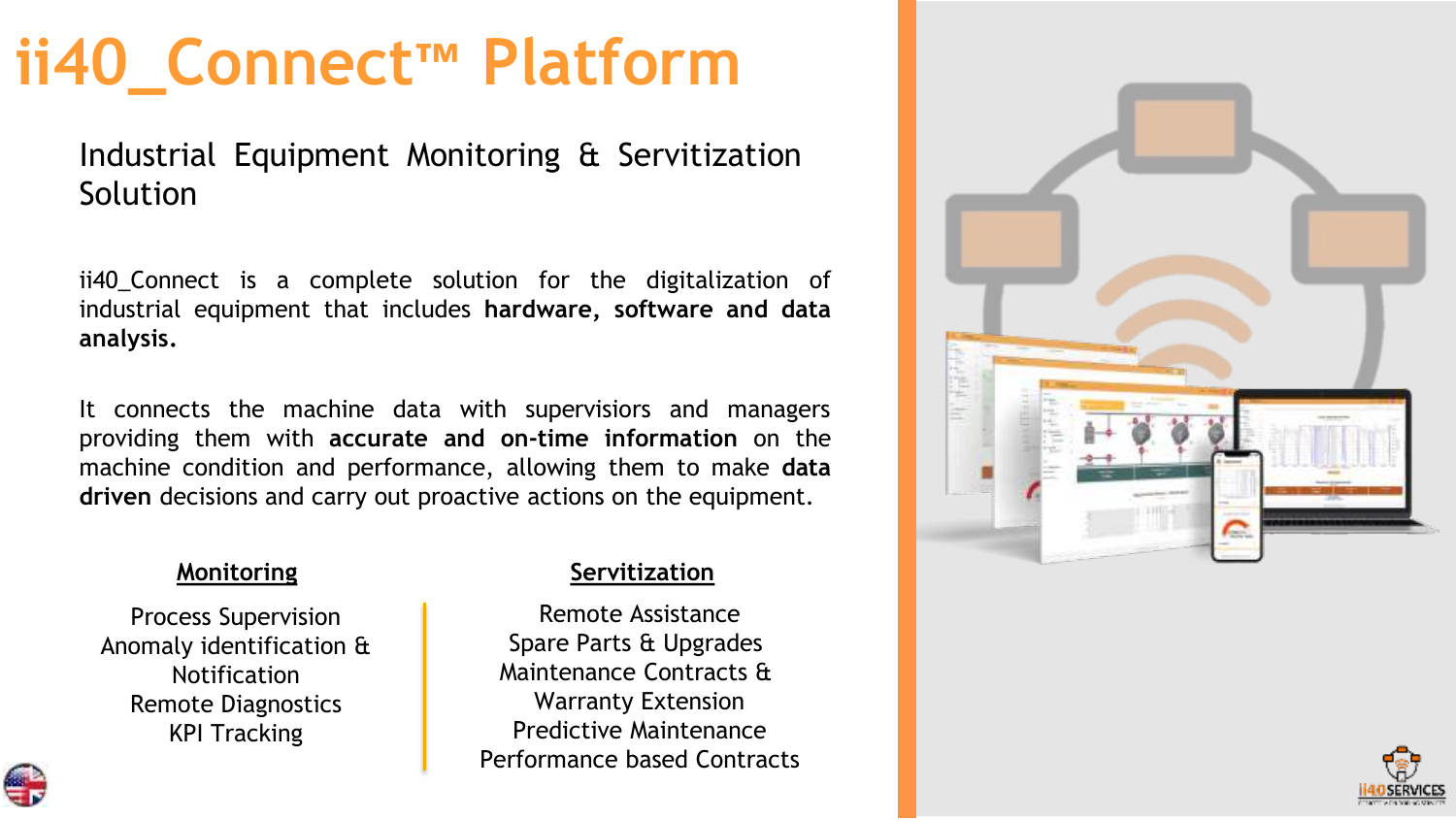### **ii40\_Connect™ Platform**

**ii40\_Connect: Industrial Equipment Monitoring & Servitization Platform**



Process Supervision  $\cdots$  Anomaly Detection & Notification  $\cdots$  Operation & Maintenance Reports Remote Diagnostics & Assistance··· Predictive Maintenance ··· Smart Maintenance Contracts



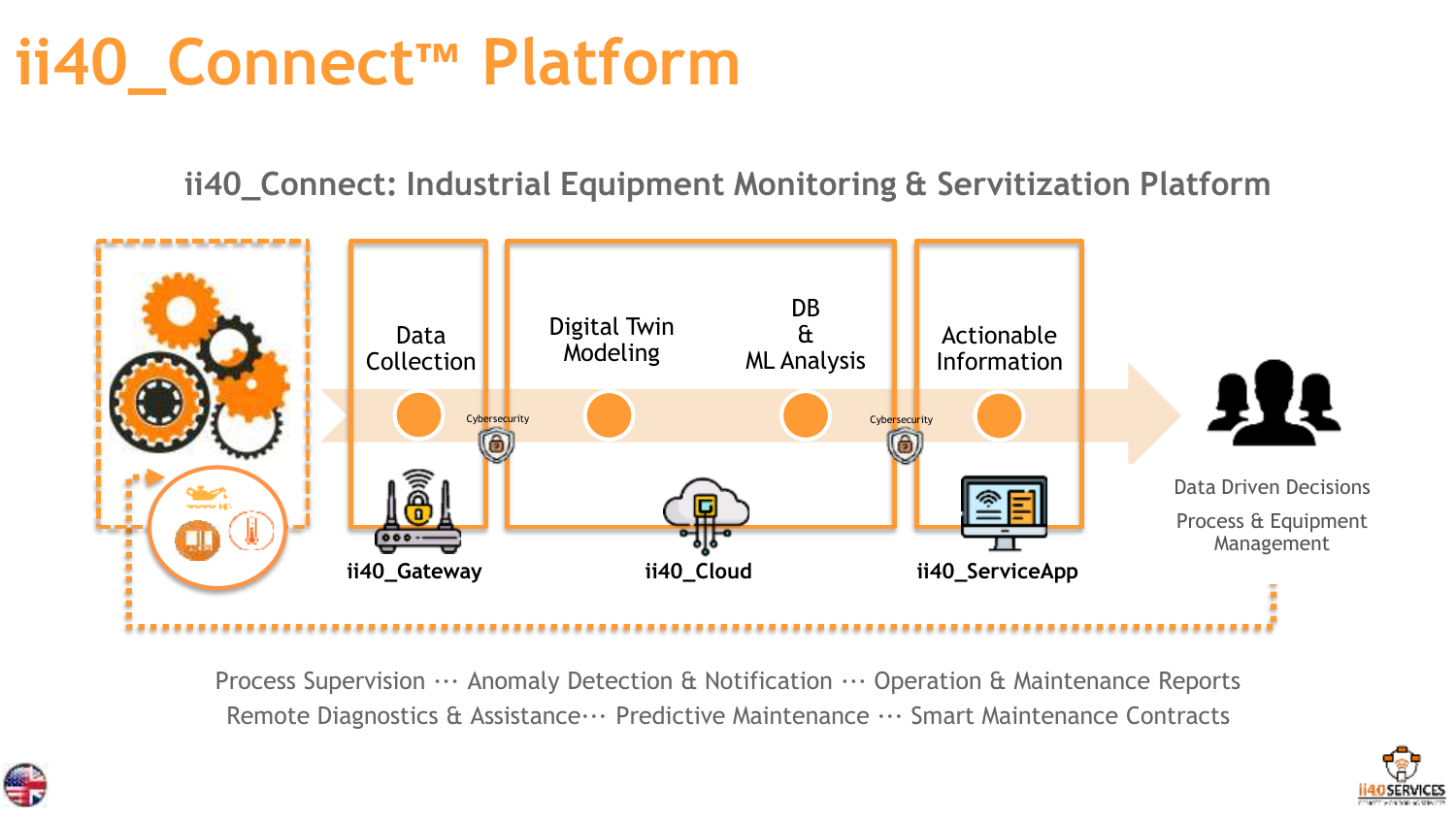

# **Benefits ii40\_Connect**

#### **for OEMs**

- $\sqrt{\phantom{a}}$  Plataform for the deployment of Servitization strategies
- ✓ New Revenue Streams
- $\sqrt{\phantom{a}}$  Fleet Supervision
- $\sqrt{\ }$  Remote Diagnostics & Assistance
- ✓ Customer Service Cost Reduction
- ✓ Customer Service Improvement
- $\sqrt{\phantom{a}}$  Information on Use & Failure Modes, for new designs
- Diferentiation & Customer Relationship

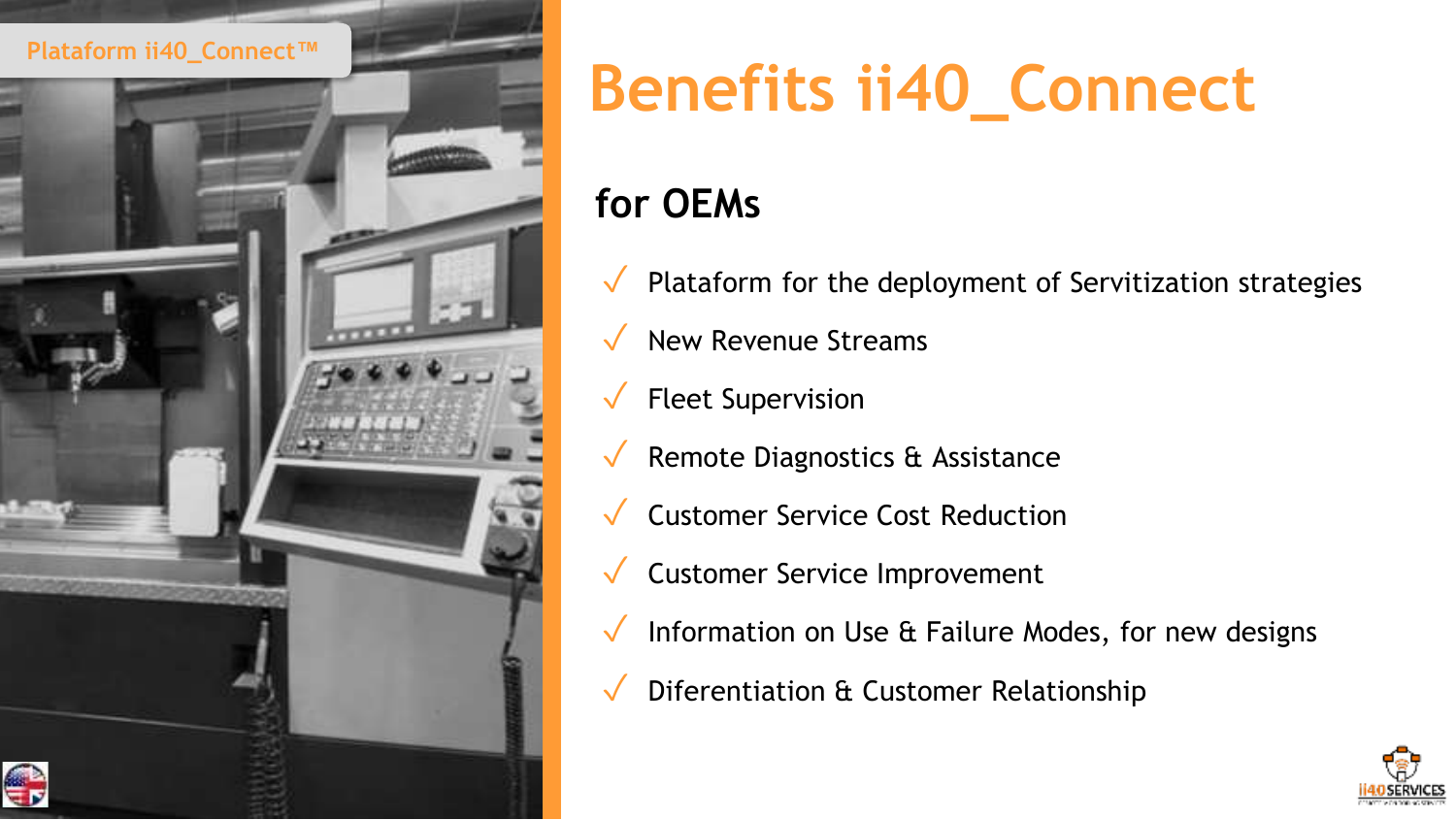# **Benefits ii40\_Connect**

#### **for Equipment Users**

- Improvement in availability, efficiency and profitability in machine utilization
- ✓ Enhanced knowledge of Manufacturing Processes
- Improvement of Quality levels
- Tracking of Machine Health
- Maintenance Cost Reduction
- Energy Efficiency improvements



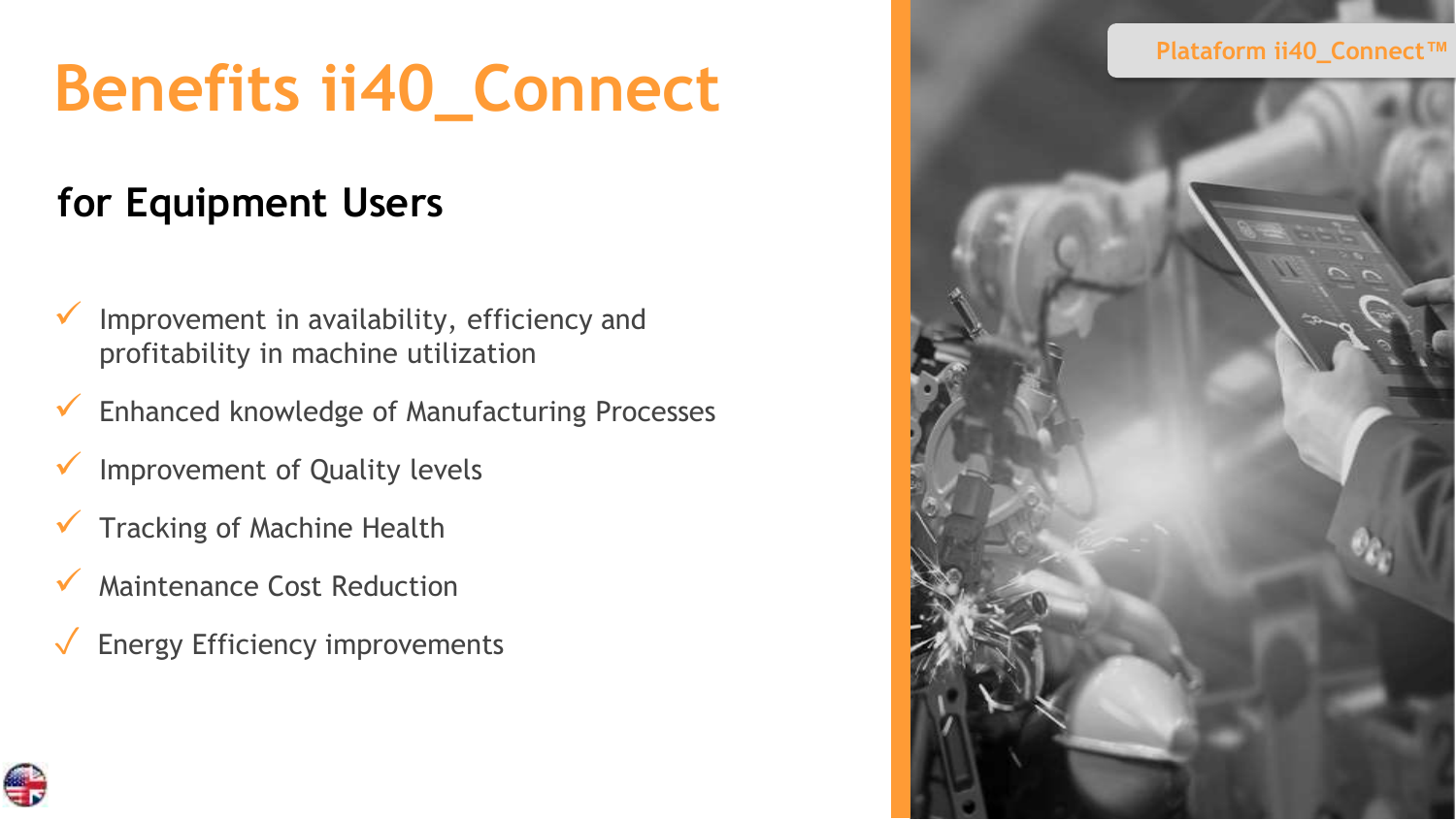### **Data Collection & Analysis: Gateway & Cloud…**



*Digital Twin to visualize real time condition & provide insights into future behaviour*



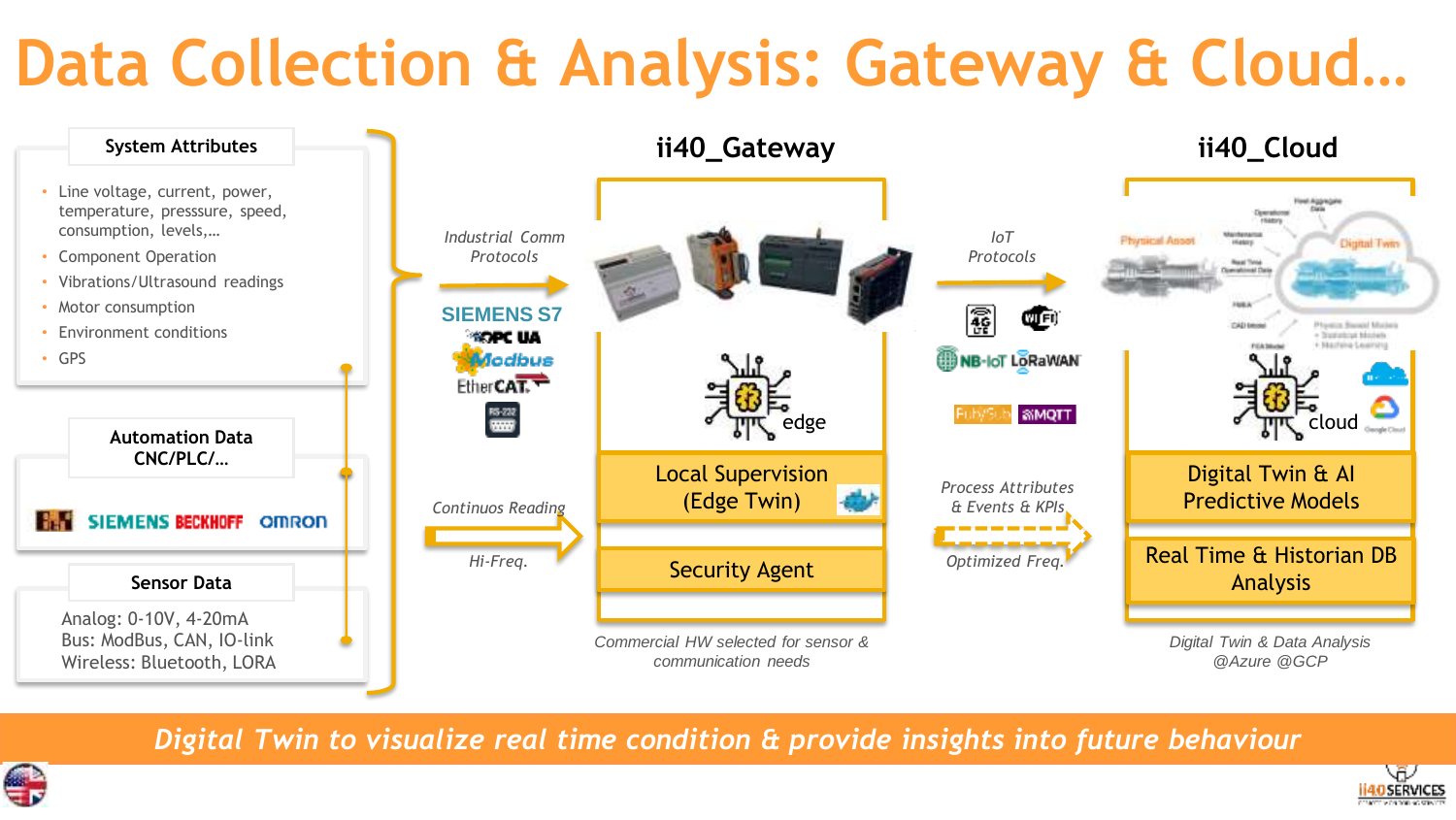## **… actionable information: ii40\_ServiceApp**

#### **Access channels Capabilities**



- 2. Alerts and Notifications
- **Operation Reports**
- 4. Ticketing System

5. API



**[Access ii40\\_Connect](http://connect.ii40services.com/)**

- $\checkmark$  Real Time Process Supervision
- $\checkmark$  Remote Diagnostics & Assistance
- $\checkmark$  Alarm & Event Analysis & Management
- $\checkmark$  ML Data Analysis to extract Insights and Recomendations:
	- o Machine Health
	- $\circ$  OEE Optimization
- ✓ Predictive Maintenance:
	- o Rotating Equipment Vibration
	- o Hydraulic Units
	- Thermal Treatment Processes
- ✓ Quality Control

*Actionable information, on time, anywhere and to the right person*



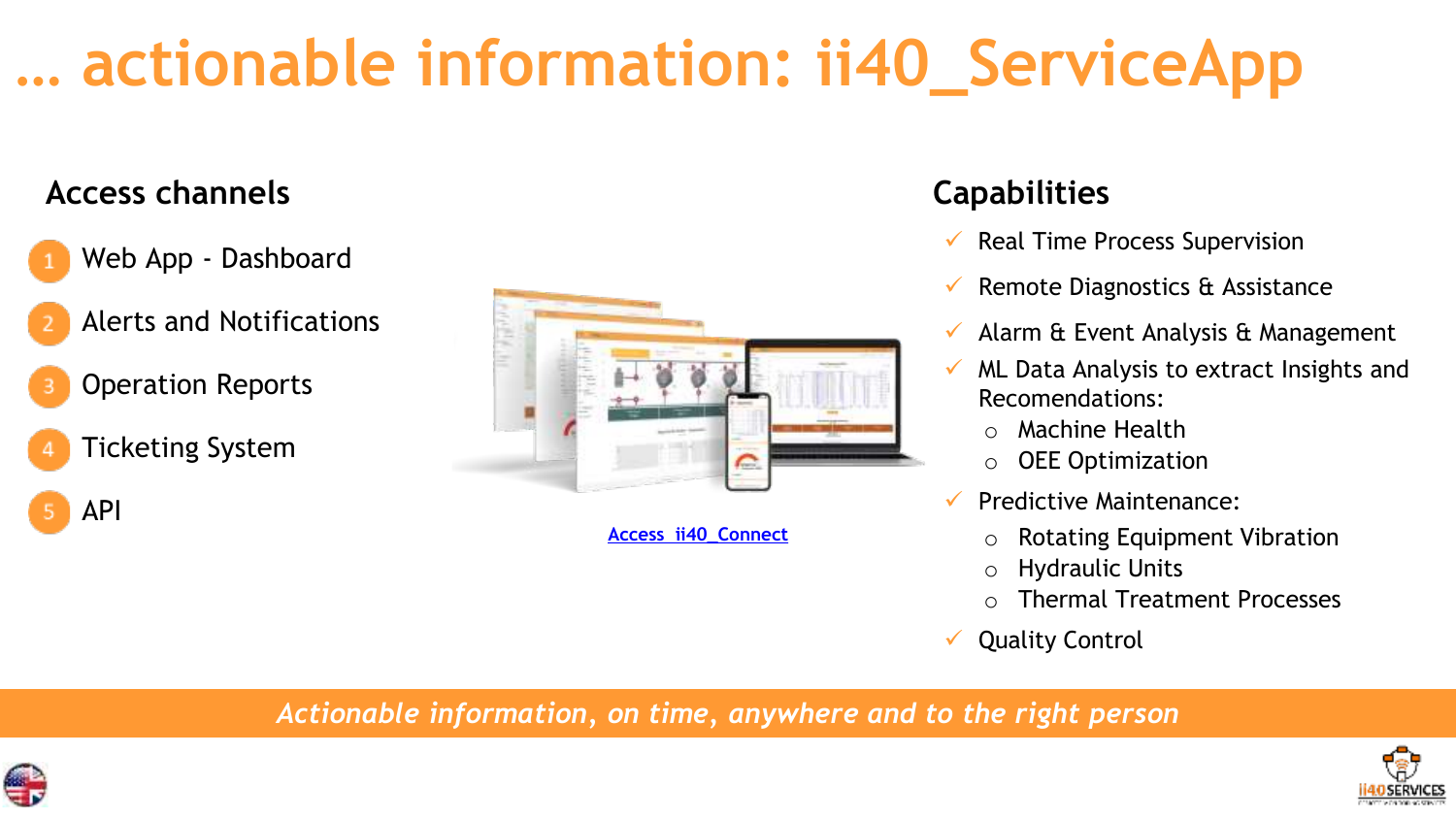#### **Dashboard ii40\_Connect Plataforma ii40\_Connect™**





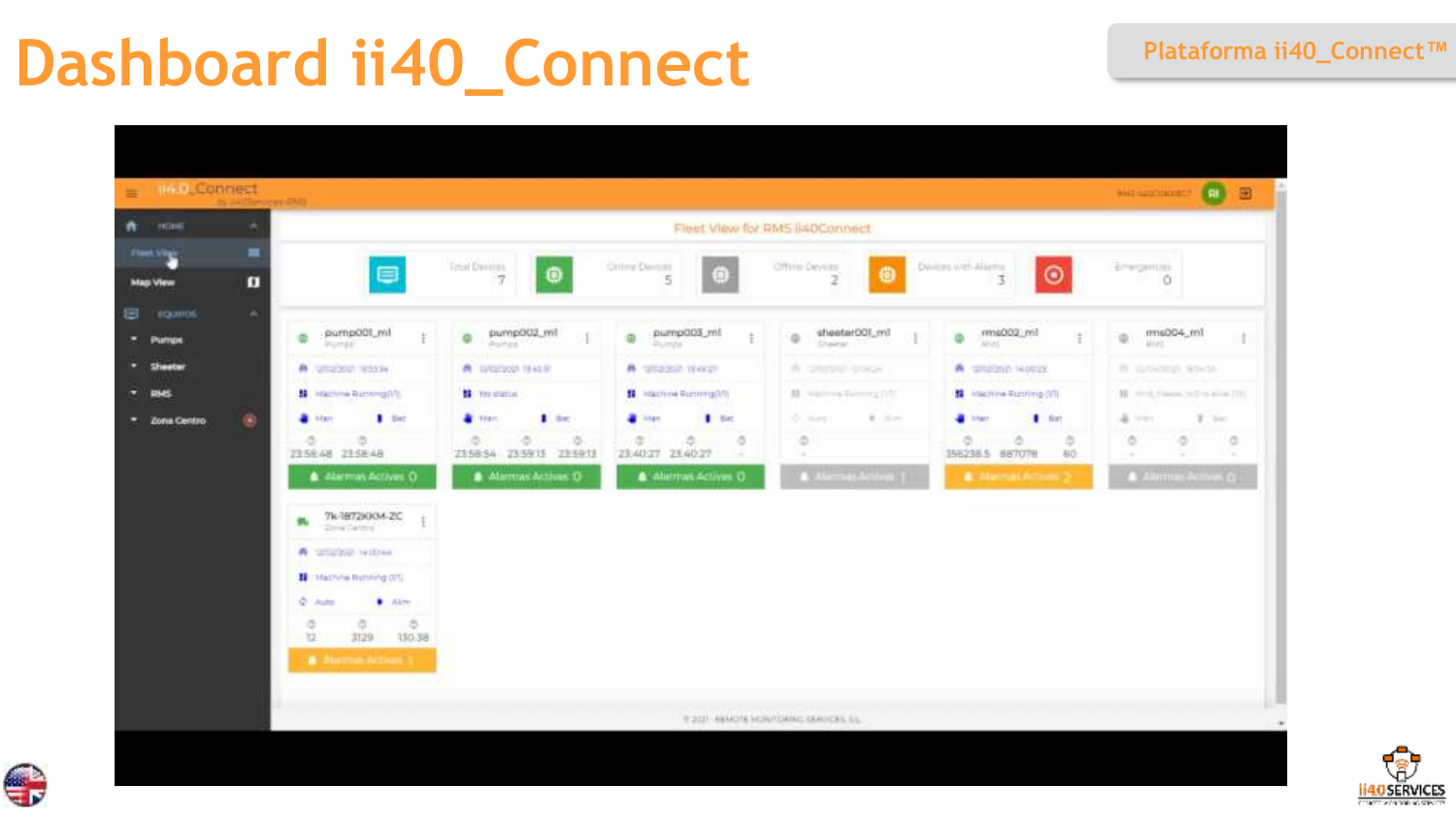### **Servitization Roadmap with ii40\_Connect**





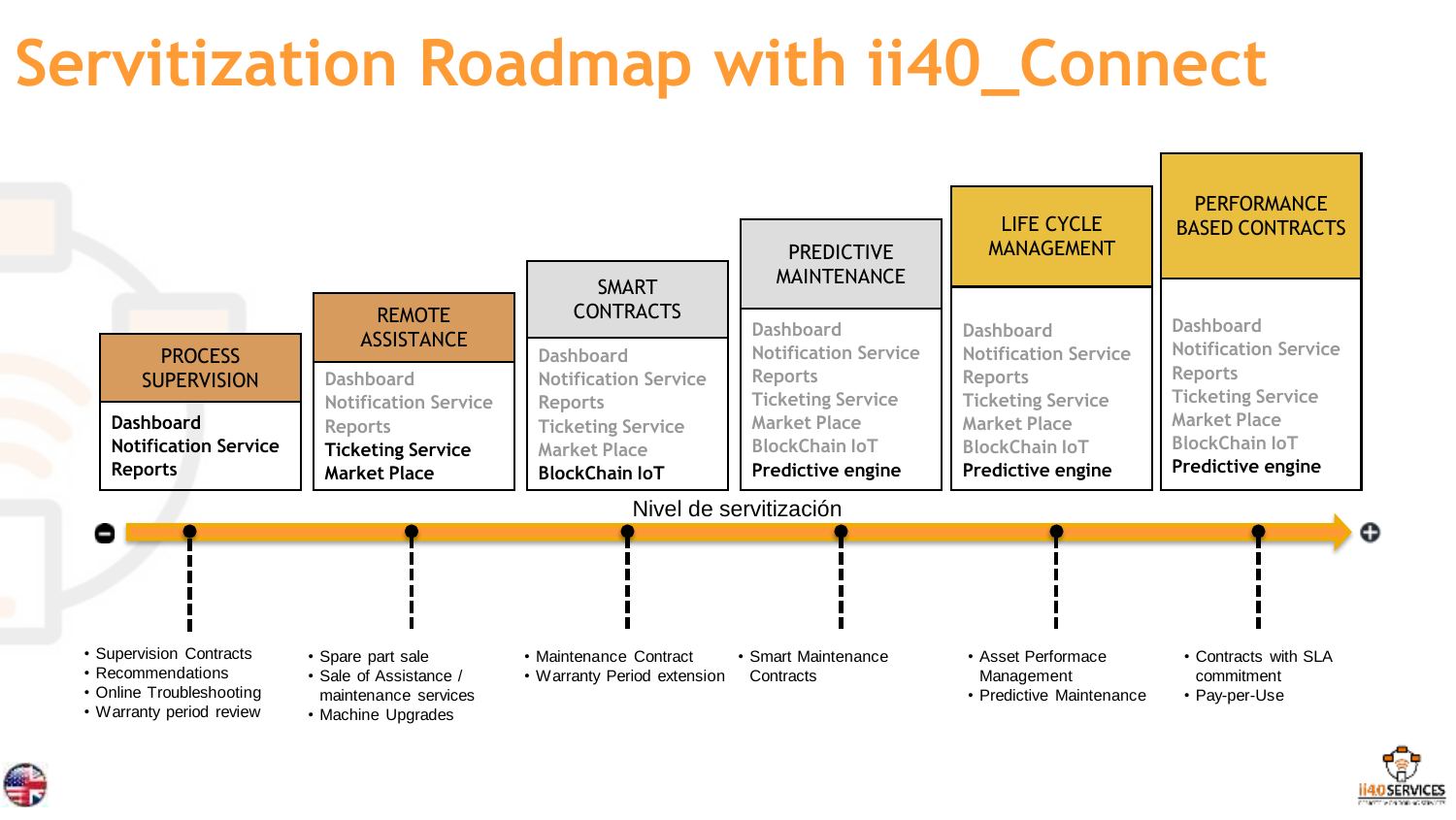#### **Servitization Opportunities for OEMs**

- Process Supervision & Manufacturing consultancy
- Remote Diagnostics and Assistance
- Spare Part Sale

2

3

4

6

- Promotion of equipment upgrades / overhauls
- 5 Smart Maintenance Contracts
- Warranty Period Extension
- Predictive Maintenance Programs
- Performance based contracts